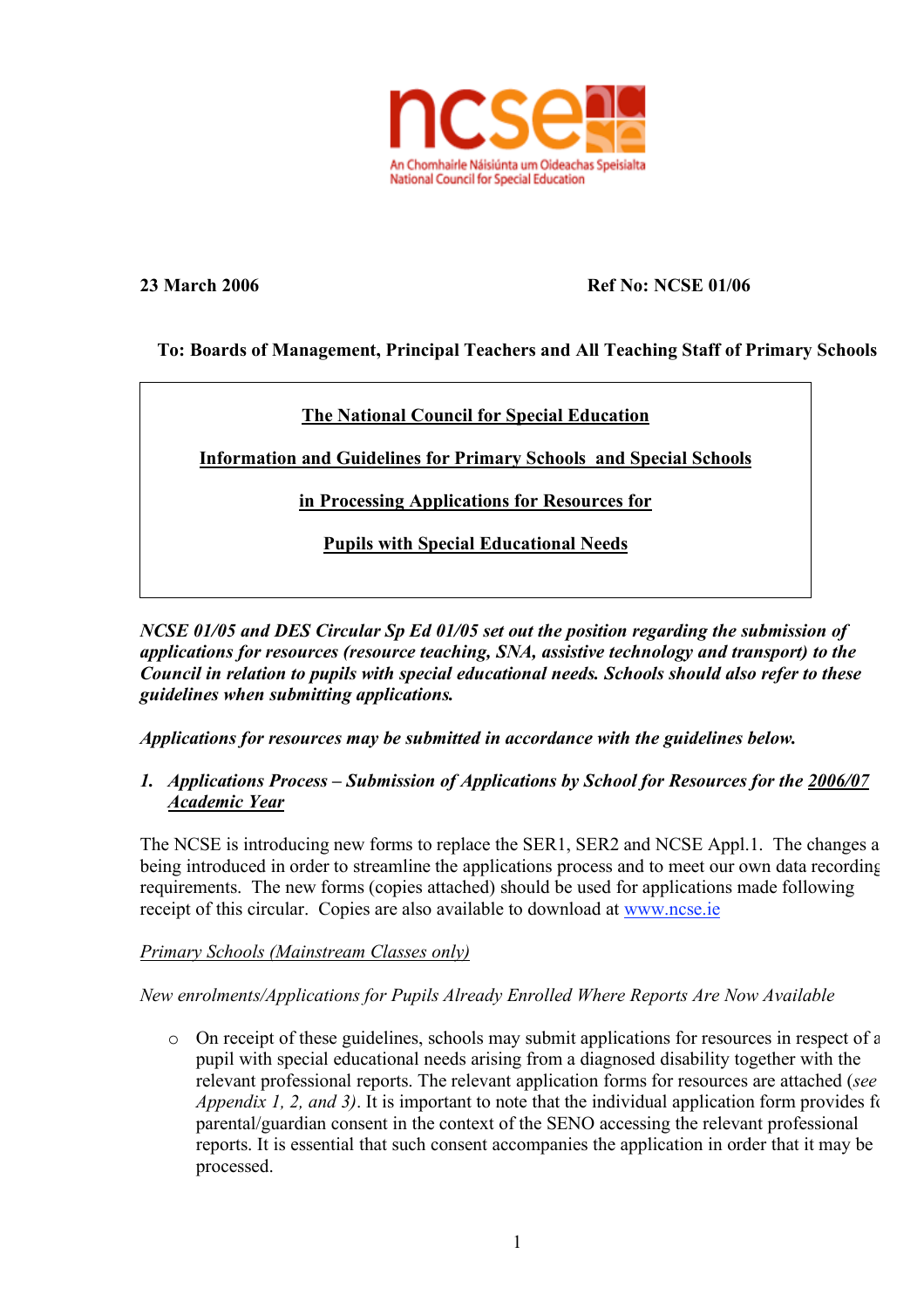- $\circ$  In order to facilitate a more efficient administration of the process, schools should where feasible, submit to the SENO in one group, those applications on hand in respect of pupils with SEN arising from a diagnosed disability who will enrol next September.
- o When submitting this initial application/group of applications for resources in respect of the 06/07 academic year, schools should list those pupils *with either a high incidence or low incidence disability* of whom they are aware will not be returning in September e.g. those transferring to another school, moving on to second level. In effect the school will list the resources related to pupils with SEN arising from a diagnosed disability, which will be free up because of pupils leaving the school. The relevant details relating to these pupils should be listed on *Appendix 4*.
- o These resources will be offset against any resources allocated to the school by the SENO in respect of those pupils for whom applications have been submitted for the 2006/07 academ year. Only the level of resource teaching allocated to pupils with a low incidence disability will be used in calculating the overall offset total that the SENO will take into account. However the level of SNA resources freed up for pupils with a high incidence disability will be included to arrive at an offset.

In providing these details, the particular disability of the pupil should be listed using the relevant disability code as provided for (*see Appendix 6*).

o It is important to note that Appendix 4 should only be completed once i.e. when submitting the initial application/group of applications in respect of the 2006/07 academic year.

Where a school has no new entrants with a diagnosed disability, it should submit the list of pupils leaving the school on Appendix 4 and forward this to the SENO for their attention. A schools should have submitted this list by 31 May.

o An example of this process is set out on page 3 of these Guidelines.

# *Subsequent Applications Submitted by the School*

- $\circ$  Once the initial application/group of applications for resources are submitted to the SENO, is likely that the school may have to submit further applications in respect of pupils e.g. those for whom professional reports are only now available.
- o When submitting these applications, schools should also complete *Appendix 5* and should list those pupils who have left the school since the last application was submitted.

The list of disability codes as set out in Appendix 6 should also be used in completing this form.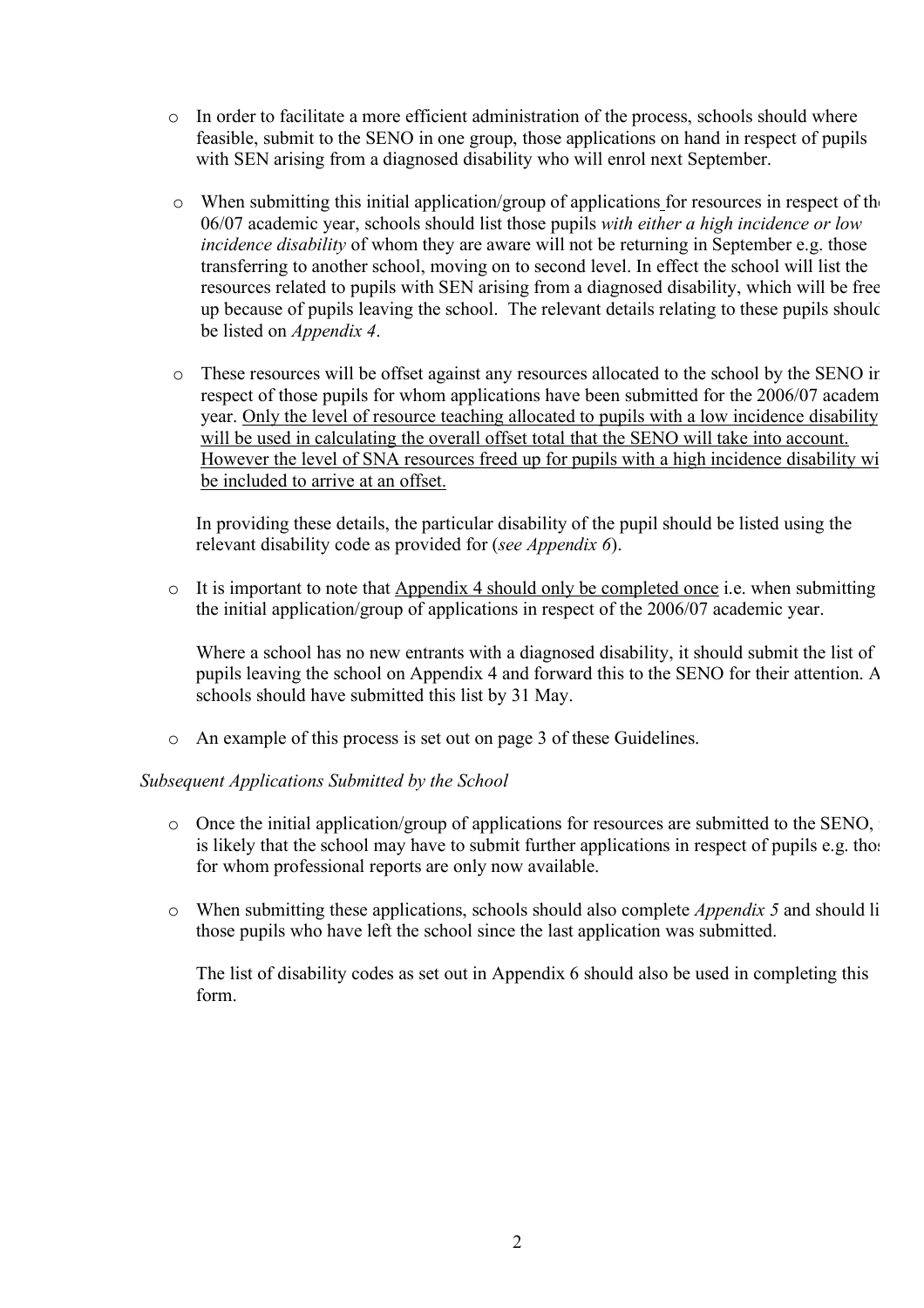#### *Example:*

#### *SEN Resources Available to the School*

A school is currently allocated 19 hours Resource Teaching (RT) to meet the needs of pupils with a low incidence disability and 3 SNAs to meet the SEN needs of all pupils with SEN in the school.

#### *Initial Group of Applications from the School*

A school submits four applications for resources to a SENO in respect of new entrants into mainstream in the 2006/07 academic year as follows

Pupil A is diagnosed with a Moderate General Learning Disability (3.5 hours RT) and requires access to an SNA.

Pupil B is diagnosed with a Physical Disability (3 hours RT) and requires access to an SNA

Pupil C is diagnosed with a hearing Impairment (4 hours RT).

Pupil D is diagnosed with a Mild General Learning Disability (resource teaching met under General Allocation Model) and requires access to an SNA.

In arriving at a decision, the SENO determines that the school will require 10.5 RT hours in respect the low incidence disabilities and 2 SNAs (taking their individual care needs into account), to meet the needs of these pupils.

#### *Pupils Leaving the School*

When submitting these applications, the school has listed on *Appendix 4*, that two pupils have left the school, who had accessed resources as follows:

Pupil 1 is diagnosed with a Mild General Learning Disability (resource teaching hours accessed und the General Allocation Model) with individual access to an SNA

Pupil 2 is diagnosed with a Specific Speech and Language Disorder (4 hours RT) with individual access to an SNA.

### The total offset in this case will be 4 hours RT and 2 SNAs

#### *SENO Decision*

In arriving at a decision, the SENO will offset the resource teaching allocated in respect of pupil  $2 b$ will also offset the SNA resources allocated to pupil 1 and 2 and will arrive at a net allocation to the school of 6.5 additional resource teaching hours and no increase in the level of SNA support.

The SENO will therefore determine that the school will have a total of 25.5 RT hours for pupils with a low incidence disability and 3 SNAs to meet the needs of all pupils with SEN in the school from September 2006.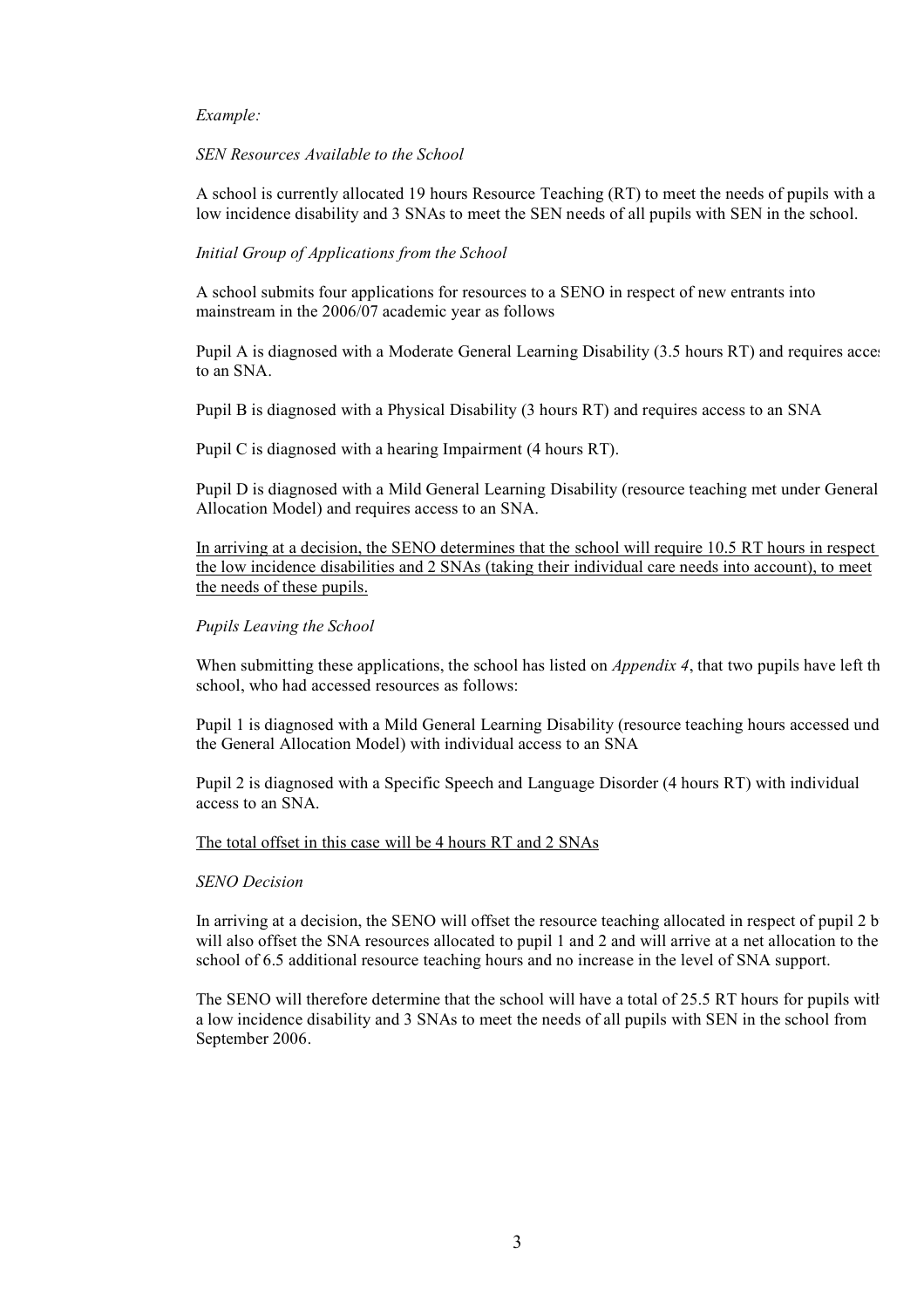### *Special Schools/Special Classes in Primary Schools*

- o Currently, special schools and special classes in primary schools are resourced in a manner, which sets out the PTR and level of SNA resources for a specific grouping of pupils with a disability. Since May 2005, the Council, through the SENO, has processed applications for resources for special schools/classes in line with these parameters, taking the individual needs of the pupil into account.
- $\circ$  Once a school has decided which pupils will be accepted into a special class/special school where it is proposed to establish such a special class the SENO should be notified indicating whether:
	- places are now available because of pupils leaving the school
	- the pupil is enrolled into a special class/group which has not yet reached the PTR ratio
	- a new special class/group is being established following consultation with the SENC
- o In such cases, the school should contact the SENO regarding the applications process

The school should also inform the SENO in relation to those pupils in a special school/class setting who are leaving the school.

o Schools may in exceptional circumstances submit an application for resources in relation to a pupil in the special school/class where the individual needs of the pupil require specific attention. In such circumstances, the SENO will determine the level of resources to be allocated to the school, taking into account the resourcing parameters, the relevant professional reports and the individual needs of the pupil.

### *Schools with No Current SENO – Applications Process*

Since the transfer of functions from DES to the Council in January 2005, all primary schools, specischools and second level schools are situated in one of 80 districts in which they submit application for resources to the relevant SENO.

At present there are a number of such districts where a vacancy has arisen or where the SENO is on extended leave. The relevant schools in these districts have been requested to forward any applications for resources to the Council head offices in Trim and in this regard, applications should be forwarded to

Marian Rodgers, Operations Section, NCSE Head Office, Mill Street, Trim, Co Meath

Every effort will be made to ensure that these applications are dealt with promptly in order that schools may plan for the 2006/07 academic year.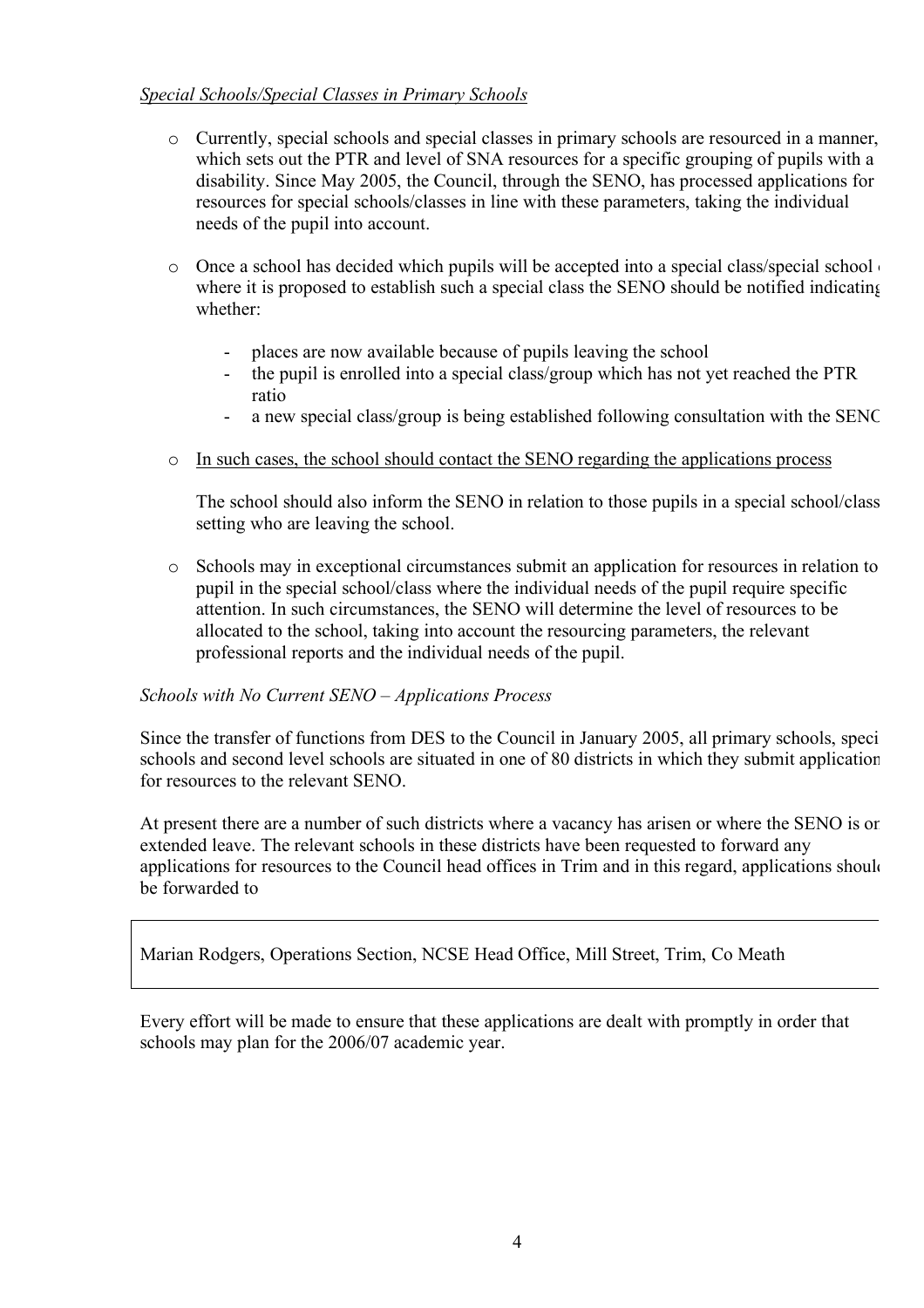# *Application Process – Future Developments*

In this regard, the administration of the applications process is still evolving and will take account of future developments, including where feasible the electronic transfer of information. Further information notifications/guidelines will issue from the Council as appropriate.

# *2. Review of Decisions*

In the absence of a formalised appeals process, the NCSE, through the SENO will undertake to review the relevant decision on teaching or SNA supports on foot of a request from the school or parents/guardians, when accompanied by relevant additional information, which may not have been to hand at the time of the decision. Any such information should be forwarded to the SENO as appropriate.

# *3. Clarification on Role of SENO in Relation to Assistive Technology*

While the SENO is not currently responsible for deciding on applications for assistive technology/special equipment, the Department of Education & Science will wish to draw on the local knowledge of the SENO as part of the decision-making process.

Applications should be submitted to the SENO who is assigned responsibility for your school who will forward them to the Department with a recommendation regarding the application.

In the case of applications for special equipment for visually or hearing impaired pupils, the school should include the recommendation of the appropriate Visiting Teacher and any relevant professional report before submitting the application to the SENO.

*Schools should note that only applications for assistive technology/special equipment for pupils who have an diagnosed disability as per Sp Ed 01/05 and for whom a relevant professional has identified the necessity for such equipment should be forwarded to the SENO.*

*For example applications for laptops/word processors for pupils with a Specific Learning Disabilit can only be made to the SENO where they are of average intelligence or higher and have a degree of learning disability specific to basic skills in reading, writing or mathematics, which places them at or below the 2nd percentile on suitable, standardised, norm-referenced tests.*

Queries in relation to a pupil who does not meet the criteria should be addressed to Special Education in DES, Athlone.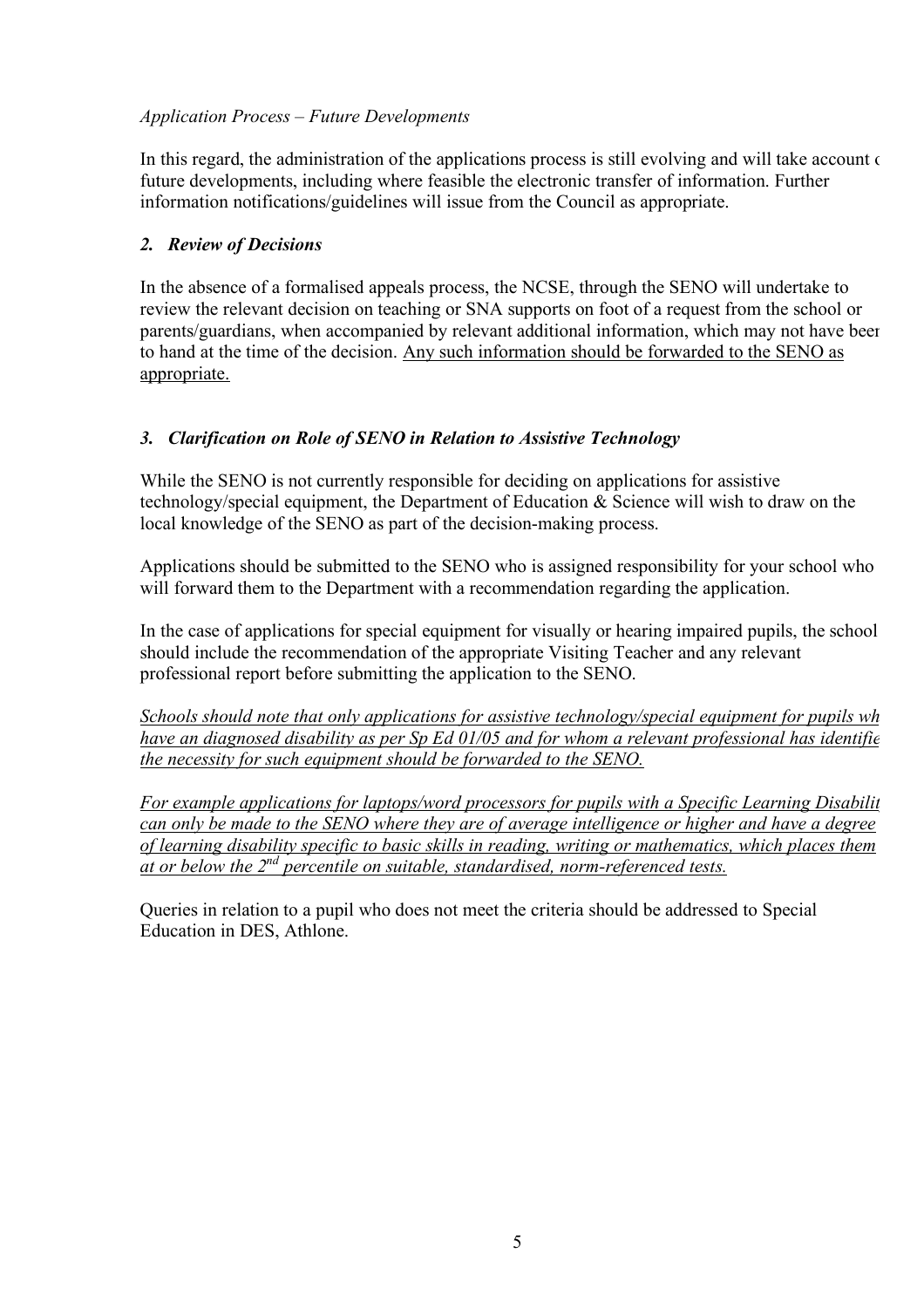# *4. Applications for Resources for Schools in the Current Academic Year (2005/06)*

While SENOs will in the main be engaged in processing applications for resources for schools, which will take effect from September 2006, it is recognised that a small number of applications for resources in respect of pupils with special educational needs will be submitted by some schools where the resources are required before the end of the current school year. This will generally arise where a professional report is only now available.

In such cases, these applications should be submitted accompanied by the form (*see Appendix 1, 2 and 3*), clearly indicating that the resources are required in the 2005/06 academic year.

If you have any queries regarding the provisions of this circular, you can contact your local SENO where they are not available the Council headquarters in Trim by e-mail at  $info@nese.e$ 

Sé Goulding Principal Officer National Council for Special Education

An Irish language version of these guidelines and the relevant forms will shortly be available to schools.

Both the Irish and English language versions of the forms and guidelines will be available on the NCSE website www.ncse.ie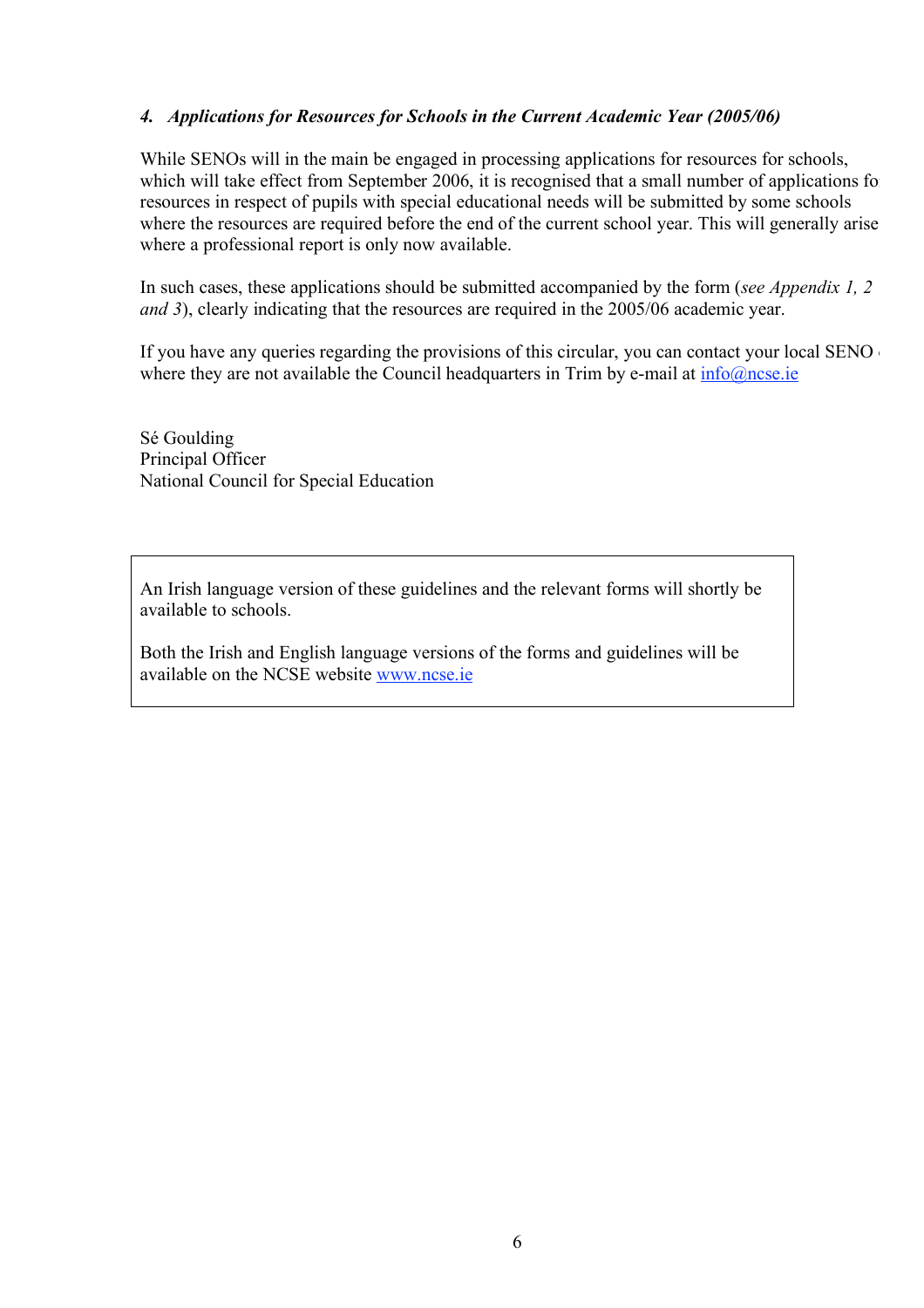# **List of Attached Appendices**

| Appendix 1 - App1 LIH/SNA            | Individual application form for resource teaching and                 |
|--------------------------------------|-----------------------------------------------------------------------|
|                                      | <b>SNA NCSE</b> support                                               |
|                                      |                                                                       |
| <b>Appendix 2 - NCSE Transport 1</b> | Individual application form for transport                             |
|                                      |                                                                       |
| Appendix 3 – NCSE Appl Ass Tec       | Individual application form for assistive technology                  |
|                                      |                                                                       |
| Appendix 4 – NCSE App1 4             | List of pupils with SEN currently accessing resources who will        |
|                                      | not be returning to the school in Sept 2006. This form                |
|                                      | will only be completed and submitted with the first application/batch |
|                                      | of applications in relation to the 2006/07 academic year.             |
|                                      |                                                                       |
| Appendix 5 – NCSE Appl 5             | List of pupils with SEN who have left the school since the previous   |
|                                      | application for resources submitted to the SENO.                      |
|                                      |                                                                       |
| <b>Appendix 6</b>                    | List of disability codes                                              |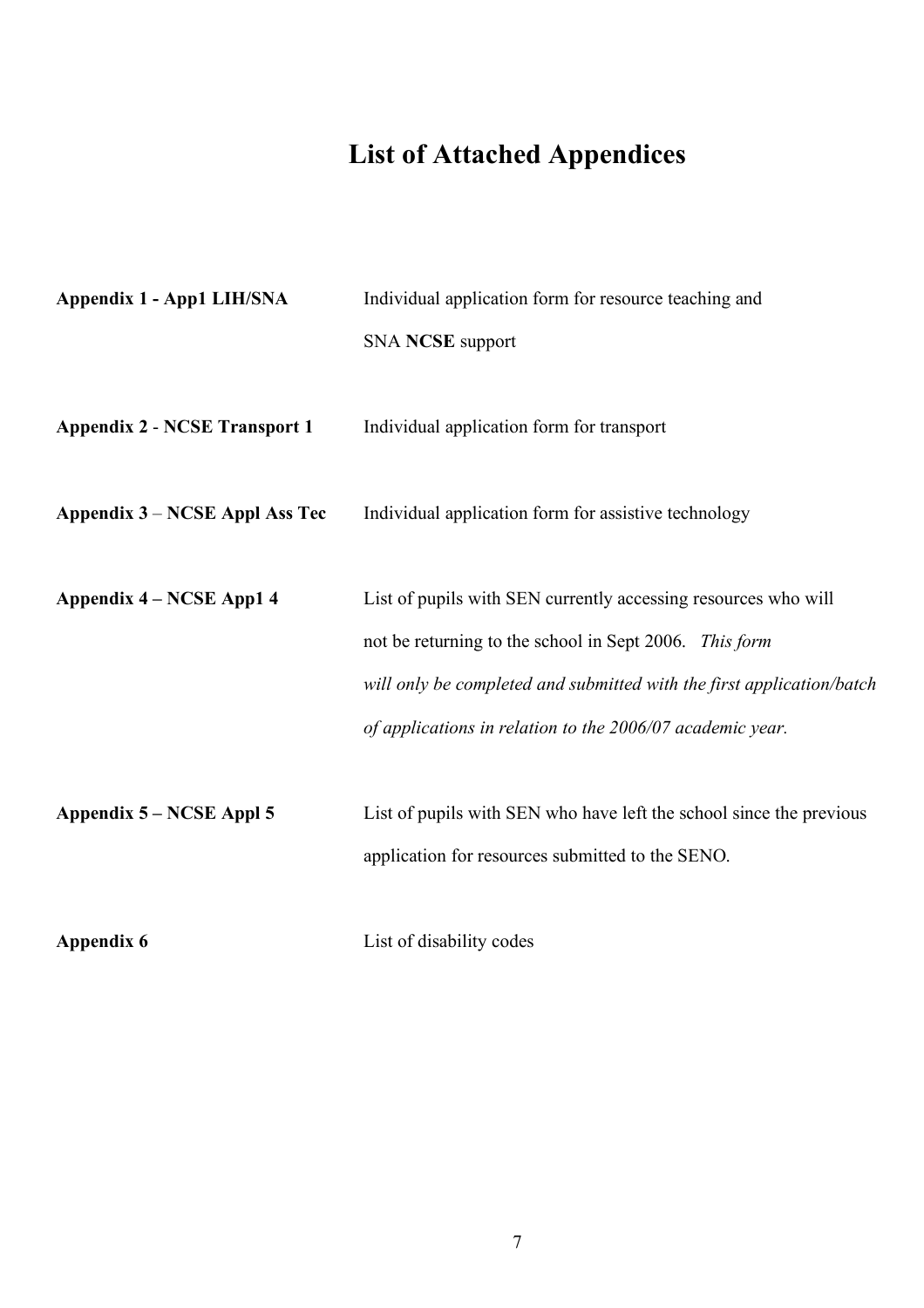

| <b>School Name:</b> | Roll No: | <b>School Email Address:</b> |
|---------------------|----------|------------------------------|
|                     |          |                              |

**Pupils in receipt of resources currently enrolled who will not be in the school in September 2006**

| <b>Pupil Name</b> |         |        |  |  | Current    |        | <b>Support Accessed</b> |                              |                                               |                            |                |           |
|-------------------|---------|--------|--|--|------------|--------|-------------------------|------------------------------|-----------------------------------------------|----------------------------|----------------|-----------|
| $1st$ Name        | Surname | Gender |  |  | <b>DOB</b> | PPS No | Class                   | Dis Code<br>(See Appendix 6) | <b>SNA</b><br>Access<br>Individual<br>/Shared | No of<br>Resource<br>Hours | Assist<br>Tech | Transport |
|                   |         |        |  |  |            |        |                         |                              |                                               |                            |                |           |
|                   |         |        |  |  |            |        |                         |                              |                                               |                            |                |           |
|                   |         |        |  |  |            |        |                         |                              |                                               |                            |                |           |
|                   |         |        |  |  |            |        |                         |                              |                                               |                            |                |           |
|                   |         |        |  |  |            |        |                         |                              |                                               |                            |                |           |
|                   |         |        |  |  |            |        |                         |                              |                                               |                            |                |           |
|                   |         |        |  |  |            |        |                         |                              |                                               |                            |                |           |
|                   |         |        |  |  |            |        |                         |                              |                                               |                            |                |           |
|                   |         |        |  |  |            |        |                         |                              |                                               |                            |                |           |
|                   |         |        |  |  |            |        |                         |                              |                                               |                            |                |           |

Signature of School Principal: \_\_\_\_\_\_\_\_\_\_\_\_\_\_\_\_\_\_\_\_\_\_\_\_\_\_\_\_\_\_\_\_\_\_ Date\_\_\_\_\_\_\_\_\_\_\_\_\_\_\_\_\_\_\_\_\_\_\_\_\_\_\_\_\_\_\_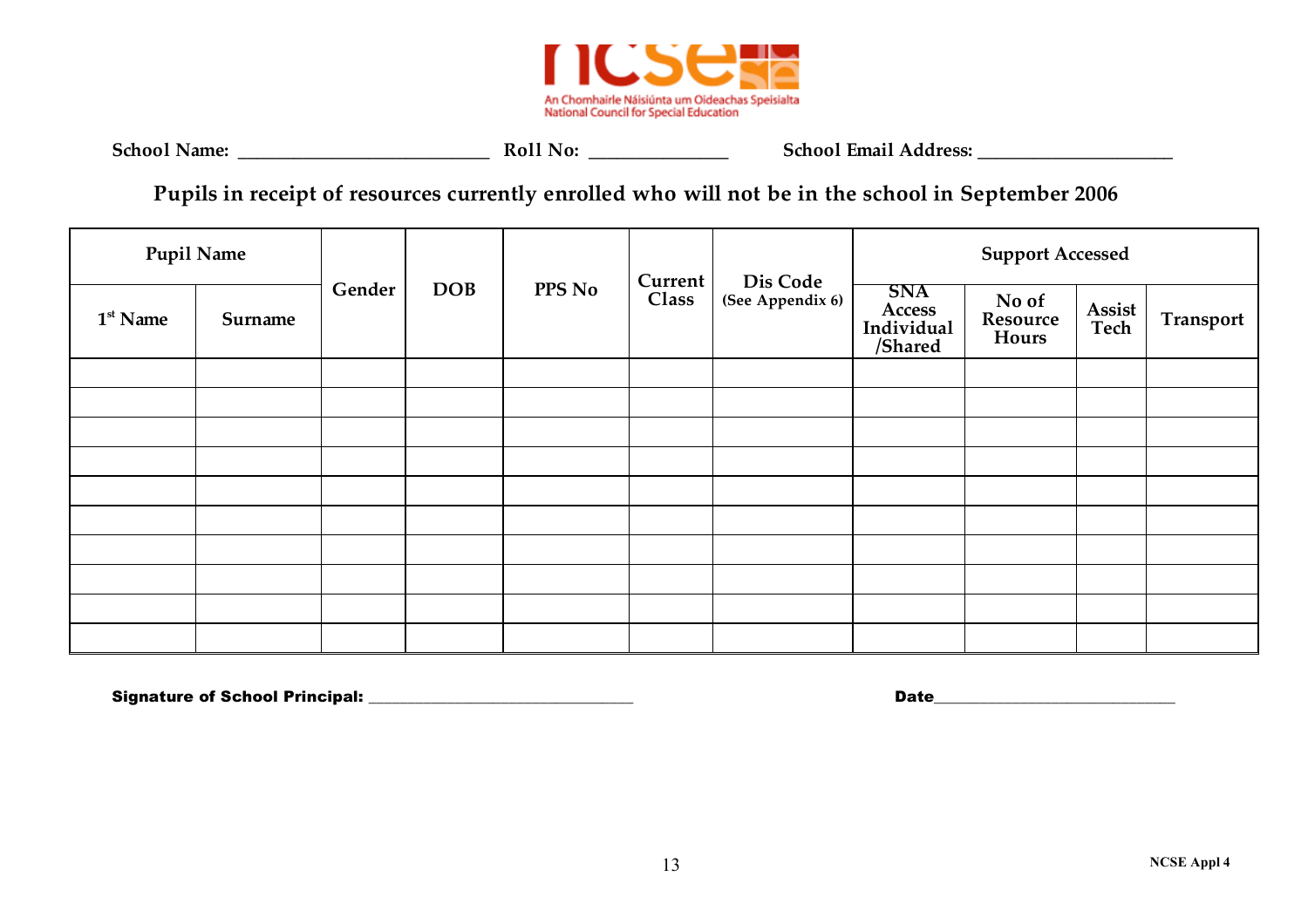

**\_\_\_\_\_\_\_\_\_\_\_\_\_\_\_\_\_\_\_\_\_**

**School Name: \_\_\_\_\_\_\_\_\_\_\_\_\_\_\_\_\_\_\_\_\_\_\_\_\_\_\_\_\_\_\_\_\_\_\_ Roll No: \_\_\_\_\_\_\_\_\_\_\_\_\_\_\_ School Email Address:**

**List pupils previously in receipt of resources and who have left the school since the previous Application Submitted** 

| <b>Pupil Name</b> |         |        |            |        |                              | <b>Support Accessed</b>                       |                            |                |           |
|-------------------|---------|--------|------------|--------|------------------------------|-----------------------------------------------|----------------------------|----------------|-----------|
| $1st$ Name        | Surname | Gender | <b>DOB</b> | PPS NO | Dis Code<br>(See Appendix 6) | <b>SNA</b><br>Access<br>Individual<br>/Shared | No of<br>Resource<br>Hours | Assist<br>Tech | Transport |
|                   |         |        |            |        |                              |                                               |                            |                |           |
|                   |         |        |            |        |                              |                                               |                            |                |           |
|                   |         |        |            |        |                              |                                               |                            |                |           |
|                   |         |        |            |        |                              |                                               |                            |                |           |
|                   |         |        |            |        |                              |                                               |                            |                |           |
|                   |         |        |            |        |                              |                                               |                            |                |           |
|                   |         |        |            |        |                              |                                               |                            |                |           |
|                   |         |        |            |        |                              |                                               |                            |                |           |
|                   |         |        |            |        |                              |                                               |                            |                |           |
|                   |         |        |            |        |                              |                                               |                            |                |           |

Signature of School Principal: \_\_\_\_\_\_\_\_\_\_\_\_\_\_\_\_\_\_\_\_\_\_\_\_\_\_\_\_\_\_\_\_\_\_ Date\_\_\_\_\_\_\_\_\_\_\_\_\_\_\_\_\_\_\_\_\_\_\_\_\_\_\_\_\_\_\_